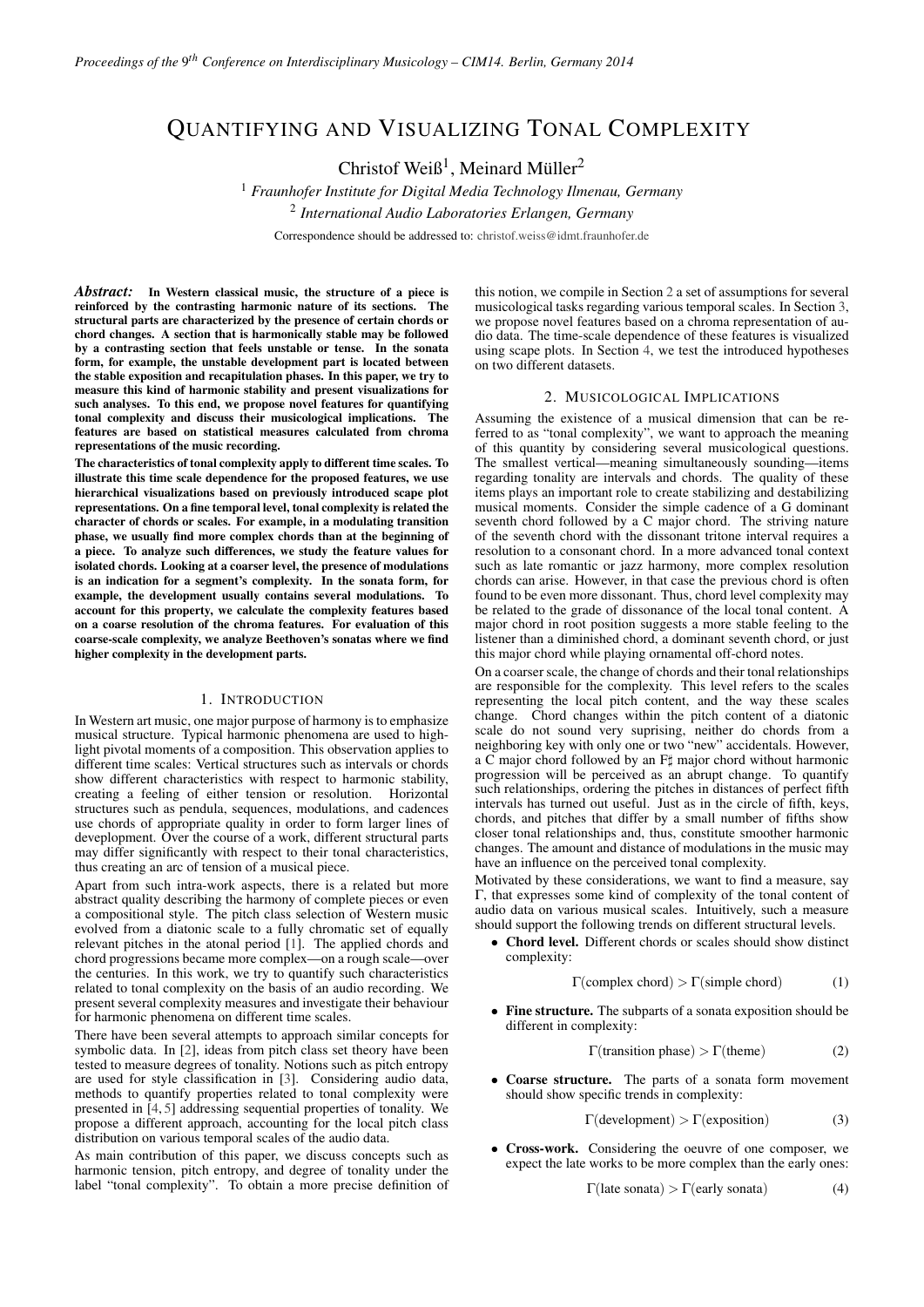• Cross-composer. On a cross-composer level, we assume stylistic trends. The historical periods may be characterized by different complexity:

$$
\Gamma(\text{romatic}) > \Gamma(\text{classical})\tag{5}
$$

In the following, these hypotheses will be the basis for the discussion and evaluation of the proposed features. We are conscious of the limitations of these rather simplistic assumptions and use them only as a guiding principle for testing certain tendencies. Some of the hypotheses could be verified with perceptional studies and listening tests, for others, a closer look at the musical scores and a detailed view on musical styles may be necessary. For testing the different assumptions, we consider test scenarios based on two datasets. First, we use a set of recorded piano chords, second, we consider the first movements of the Beethoven sonatas.

#### 3. FEATURES

## <span id="page-1-0"></span>*3.1. Basic Features*

For an appropriate description of tonality, we want the complexity features to be invariant against timbral variations. For example, an orchestra chord should obtain a similar value as the same chord played on a piano. Thus, we build our systems on chroma features which have been shown to capture tonal information and to be invariant against timbral variations to a large extent. In the following,  $\mathbf{c} = (c_0, c_1, \dots, c_{11})^T \in \mathbb{R}^N$  denotes a chroma vector of dimension  $N := 12$ . The entries  $c_0, c_1, \ldots, c_{11}$  indicate the energy of the twelve chroma classes C,  $C^{\sharp}$ , ..., B. Because of the octave invariance, a chroma vector shows a cyclic behaviour: a circular shift of the chroma entries corresponds to a transposition of the music. For the chroma extraction, we use a pitch filter bank approach from the Chroma Toolbox [\[6\]](#page-3-5). We use a feature resolution of 10 Hz and normalize the features columnwise with respect to the  $\ell^1$  norm so that  $||\mathbf{c}||_1 = 1$ .

In this paper, we introduce some basic concepts of quantifying tonal complexity. Thus, we do not optimize the chroma extraction by considering higher partials. For further improvements, it may be necessary to consider more advanced chroma computation methods such as the Harmonic Pitch Class Profiles [\[7\]](#page-3-6), or the Nonnegative Least Squares chroma introduced in [\[8\]](#page-3-7). In order to account for the logarithmic behavior of loudness perception, we apply a logarithmic compression before the normalization step. Each energy entry *e* is replaced by  $log(\eta \cdot e+1)$  with a positive constant  $\eta$ . This procedure has been shown to improve chord detection in [\[9\]](#page-3-8). Inspired by that work, we use  $\eta = 100$  for our experiments.

#### *3.2. Complexity Features*

Based on normalized chroma features, we now derive more abstract features modeling tonal complexity. The basic idea is to calculate a measure for the flatness of a chroma vector. Our feature values should be scaled to unit range and increase for growing tonal complexity:

$$
0 \le \Gamma \le 1. \tag{6}
$$

On a local scale, the least complex tonal item may be an isolated musical note. This is represented by a sparse pitch class distribution

$$
\mathbf{c}^{\text{sparse}} = (1, 0, 0, 0, 0, 0, 0, 0, 0, 0, 0)^{\text{T}}.
$$
 (7)

This item should obtain the lowest feature value  $\Gamma(\mathbf{c}^{\text{sparse}})$  = 0. In contrast, an equal distribution  $c<sup>flat</sup>$  corresponding to a simultaneously played chromatic scale should yield the highest value, e.g.,  $\Gamma(\mathbf{c}^{\text{flat}}) = 1$ .

We have tested several statistical measures for their suitability to capture such characteristics. In the following, we present three selected features which are used for the experiments.

As the first feature  $\Gamma_{\text{Entr}}(\mathbf{c})$ , we use the Shannon entropy of the chroma vector, which describes the amount of information in a data sequence.

$$
\Gamma_{\text{Entr}}(\mathbf{c}) = -\left(\sum_{n=0}^{N-1} c_n \cdot \log_2(c_n)\right) / \log_2(N). \tag{8}
$$

• Next, we use a flatness measure  $\Gamma_{\text{Flat}}(\mathbf{c})$  calculated as the quotient between the geometric and the arithmetic mean of the chroma vector

$$
\Gamma_{\text{Flat}}(\mathbf{c}) = \left(\prod_{n=0}^{N-1} c_n\right)^{1/N} / \left(\frac{1}{N} \sum_{n=0}^{N-1} c_n\right). \tag{9}
$$

• For the third complexity feature, we take into account the harmonic similarity of the pitch classes. To this end, we reorder the chroma values to a perfect fifth ordering  $c<sup>fifth</sup>$ :

$$
c_n^{\text{fifth}} = c_{(n \cdot 7 \text{ mod } 12)}.
$$
 (10)

We obtain a circular distribution of the pitch class energies similar to the circle of fifths. Therefore, we interprete the chroma values as angular data and calculate the angular deviation describing the spread of the pitch classes:

$$
\Gamma_{\text{Fifth}}(\mathbf{c}) = \left(1 - \left|\frac{1}{N}\sum_{n=0}^{N-1} c_n^{\text{fifth}} \exp\left(\frac{2\pi i n \pi}{12}\right)\right|\right)^{1/2}.\tag{11}
$$

For all features, the boundary conditions  $\Gamma(\mathbf{c}^{\text{flat}}) = 1$  and  $\Gamma(\mathbf{c}^{\text{sparse}}) = 0$  are fulfilled. With this set of features, we consider several flatness-related aspects of a chroma vector.

## <span id="page-1-2"></span>*3.3. Scale Dependence*

The measurement of complexity crucially depends on the time scale of the observation. On a chromagram with fine resolution, the measures give an estimate of the complexity of chords and local scales. Regarding coarser levels, the complexity of several bars or a whole section is calculated. Using a chroma histogram as input, the complexity value refers to the full movement. To examine the dependence of our proposed features, we visualize them hierarchically on different time scales, using the scape plot technique by Sapp  $[10]$ . Examples can be found in Section  $\overline{4.2}$ .

## 4. EVALUATION

#### <span id="page-1-1"></span>*4.1. Chord Study*

To better understand the behavior of the proposed features, we analyze their behaviour for different local items of tonality such as pitches, intervals, chords, and scales. First, we do this for synthetic versions of these items and calculate the feature values Γ for idealized binary templates. For example, the major chord template is  $\mathbf{c}^{\text{major}} = \tilde{\mathbf{c}}^{\text{major}} / ||\tilde{\mathbf{c}}^{\text{major}}||_1$  with

$$
\tilde{\mathbf{c}}^{\text{major}} = (1, \varepsilon, \varepsilon, \varepsilon, 1, \varepsilon, \varepsilon, 1, \varepsilon, \varepsilon, \varepsilon, \varepsilon). \tag{12}
$$

To avoid degenerations in formulas due to zero entries, we use a small value  $\varepsilon = 0.05$  for the silent pitch classes. Second, we analyze real audio recordings of the same chords, played on a piano for approximately 3 sec. For both representations, we calculate the values of the three features. As items, we used a single pitch, a fifth interval, the four basic triads, seven types of seventh chords, four types of ninth chords, and three scales (pentatonic, diatonic, and chromatic). The results of this study are shown in Figure [1.](#page-2-1)

First, let us start with the results for ideal chord templates. Even if we expect  $\Gamma = 0$  for the single pitch (No. 1), this is not the case due to the non-zero  $\varepsilon$  entries. With growing number of notes, ΓEntr increases monotonically. A seventh chord obtains higher complexity values than a triad for this feature. For three or more notes per chord,  $\Gamma_{\text{Flat}}$  behaves similar. Both  $\Gamma_{\text{Entr}}$  and  $\Gamma_{\text{Flat}}$  only react on the number and intensity of sounding pitches but do not depend on their interrelations. They correspond to some degree of polyphony of the local chords. In contrast,  $\Gamma$ <sub>Fifth</sub> accounts for the ordering of the pitches. For example, the value for a diminished triad (No. 5) is higher than for a major triad (No. 3), since the diminished triad has a larger spread on a perfect fifth axis. Symmetric divisions of the octave such as the augmented triad (No. 6) and the full-diminisihed seventh chord (No. 12) obtain high complexity values. In contrast, the pentatonic scale with 5 pitches has a relatively small  $\Gamma$ <sub>Fifth</sub> value, since all pitches are fifth-related.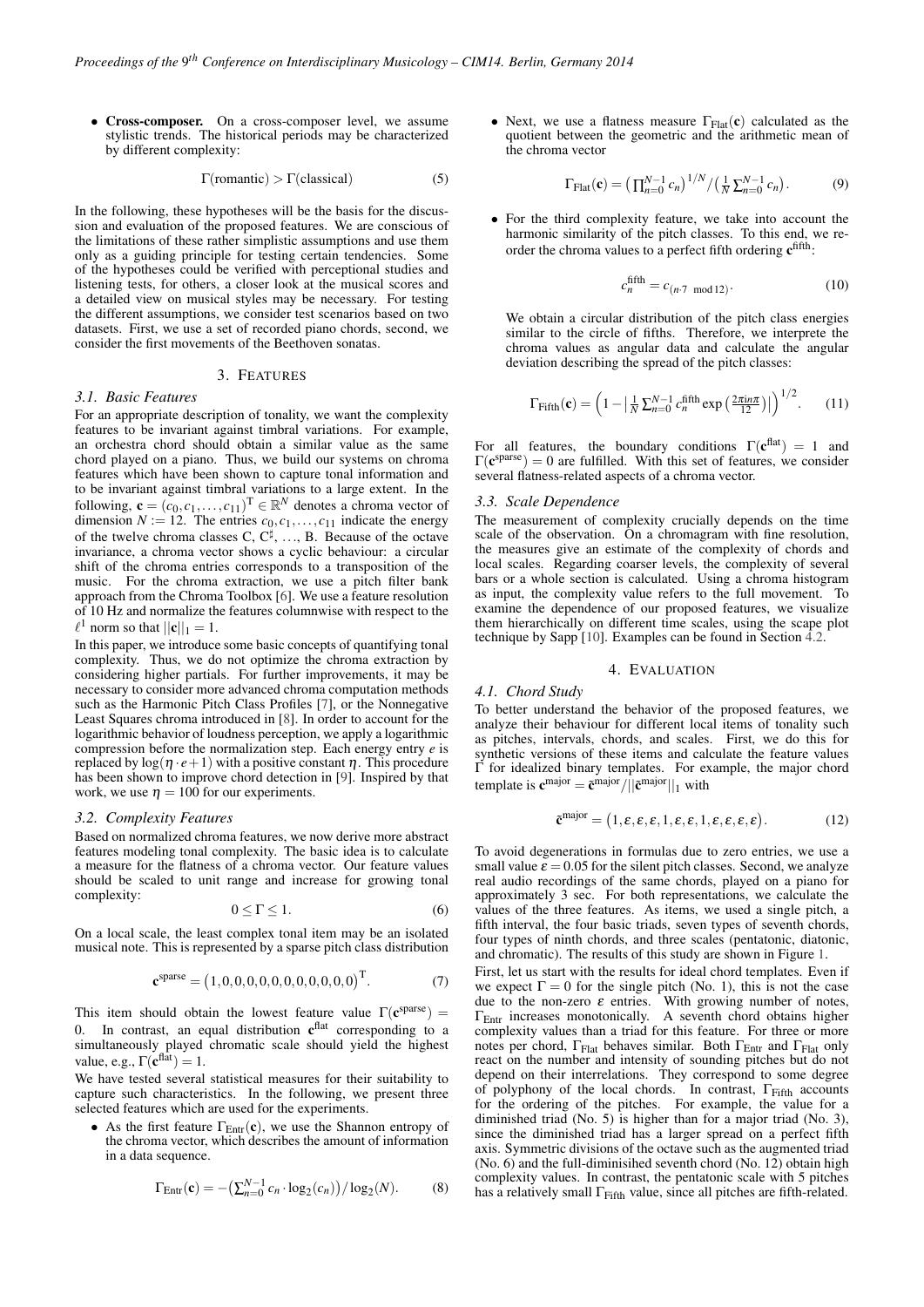<span id="page-2-1"></span>

**Figure 1:** Complexity feature values Γ for 20 tonal items. The musical notations of the items is given in (a), the ideal chroma templates of the items in (b). (c) shows the values for the ideal templates and (d) for the recorded piano chords.

For the recorded chords, differences in intensity appear in the chroma vector, although the chords were played with equal loudness, approximately. The features react on these variations so that the abovementioned observations are less clear for the real piano chords.  $\Gamma_{\text{Flat}}$  has turned out particularly sensitive to this effect. To improve the robustness of the features, more elaborate chroma features could be useful.

#### <span id="page-2-0"></span>*4.2. Study on the Beethoven Sonatas*

Next, we study Beethoven's sonatas in the recording of Barenboim. Even though they are not standard sonata examples of their time but full of suprising ideas and changes, general trends can be observed. In the upper part of Figure [2,](#page-3-10) we show three scape plots as introduced in Section [3.3.](#page-1-2) To compute the plots, the original 10 Hz chroma vectors are averaged at different window sizes. The horizontal axis gives the position of the segment in seconds, the vertical axis corresponds to the length of the segment. The lowest row describes a local level, the highest one gives a single value for the full recording. The feature value for the respective segment is encoded by the color. For all movements, we see a dark region indicating high complexity for the development phases. The similarity between exposition and repetition can be recognized. Regarding the fine structure, we see bright phases corresponding to the themes and dark phases describing the higher complexity in the transition phases. In the development, the global complexity is always high, but not the local one. This may arise from development parts without complex chords, but with complex modulations, covering distant keys within a short segment. Looking at the development of the "Appassionata" Op. 57 in Figure [2](#page-3-10) (b), a modulating phase is followed by a long segment in  $\overrightarrow{Ab}$  major, indicated by a white section starting at 240 sec.

To test the coarse structure hypothesis, we plot the averaged  $\Gamma$ <sub>Fifth</sub> values of the main parts for the 28 head movements in sonata form (Figure [2,](#page-3-10) lower part). The complexity in the development phase is always highest, with four exceptions. One case is the sonata Op. 109, where the development shows almost no modulations. Rather, the movement consists of alternating parts of similar harmonic structure. In the G minor sonata Op. 49, No. 1, the development contains a long stable Eb major part and thus is not rated with a high complexity. In contrast, the recapitulation of this movement yields a high  $\Gamma$ <sub>Fifth</sub> value, clearly higher than for the exposition. A reason for this observation may be the modulation structure of the sonata form in minor. In the exposition, the second theme usually stands in the relative major key and thus contains mainly one diatonic scale. In the recapitulation, this part is transposed to the tonic (minor key) which includes pitches from the harmonic and melodic minor scales, leading to a higher complexity. A similiar effect can be observed for other movements in minor key (Op. 2, No.1 or Op. 10, No.1). A contrasting scenario is found in Op. 79, where a stable exposition section is followed by a strongly modulating development, covering the local keys E major, C major, C minor,  $E\flat$  major, and the change back to G major. In future work, the discussion of further details could be combined with analyses of modulations such as the ones presented in [\[11\]](#page-3-11).

Regarding global complexity, the hypothesis [4](#page-0-1) of increasing values over time does not hold. The scores for the late works change substantially—a hint to high individuality of the compositions in contrast to the early sonatas, which show a similar complexity structure among each other. Within the late sonatas, we find the most extreme values: the light and tonally constant Op. 101 in E major, in contrast to the last sonata Op. 111 in C minor with complex harmony full of dissonances and a polyphonic development.